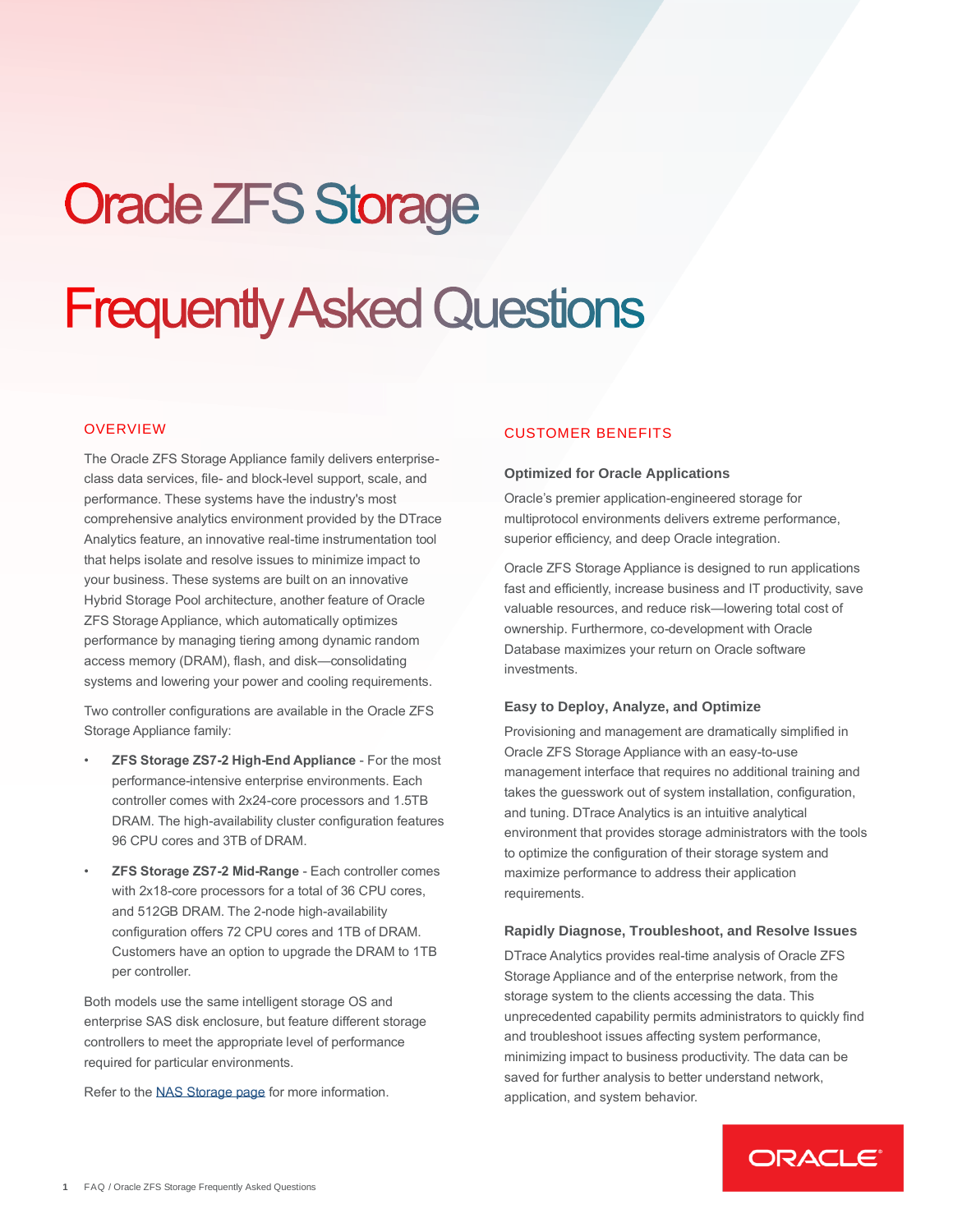# FREQUENTLY ASKED QUESTIONS

## **Hardware**

- **Q:** What are the primary hardware differences between the ZS7-2 High-End and ZS7-2 Mid-Range Appliances?
- **A:** The ZS7-2 High-End includes 4x24 Intel Xeon processors with a maximum of 4 SAS-3 HBAs. The ZS7-2 Mid-Range appliances includes 4x18 Intel Xeon processors with a maximum of 2 SAS-3 HBAs.
- **Q:** Is there a required OS release for the ZS7-2 platform?
- **A:** Yes, the OS8.8 release is required and is also supported on earlier platforms.
- **Q:** Does the ZS7-2 platform support the DE2 disk shelf?
- **A:** Yes, starting with OS8.8.4 and OS8.7 versions and you must ensure the appropriate cabling. Contact support for details.
- **Q:** What is the maximum raw capacity of the ZS7-2 High-End system?
- **A:** Maximum number of storage shelves is 48 providing the following scalability:
	- HDD configuration 24TB to 16PB
	- SDD configuration 153TB to 8.8PB
- **Q:** What RAID levels are supported on Oracle ZFS Storage Appliance?
- **A:** See the latest information in the [data sheet.](https://www.oracle.com/a/ocom/docs/zs7-2-datasheet.pdf)
- **Q:** Can I configure Oracle ZFS Storage Appliance with both high-speed and high-capacity drives?
- **A:** Yes, as long as the high-speed drives and high-capacity drives are in separate disk shelves and separate storage pools, a given Oracle ZFS Storage Appliance controller can manage both types of drives. It is also recommended, if possible, to put drives of different speeds into separate SAS fabrics.

## **Performance**

- **Q:** When should I select 10,000 RPM drive configurations versus 7,200 RPM configurations?
- **A:** The technology of Oracle ZFS Storage Appliance's Hybrid Storage Pool feature manages storage across DRAM, flash, and disk media in order to optimize performance. This means that systems with 7,200 RPM drive configurations can perform extremely fast. Also, 7,200 RPM drives use less power, cost less on a per-GB basis,

and consume less floor space on a per-GB basis. Thus, 7,200 RPM drives are recommended for the majority of situations. However, 10,000 RPM drives also are available if you require the absolute maximum I/O performance in certain use cases involving rapid I/O operations for random, uncached data such as virtualization, mixed environments, OLTP, and e-mail storage.

- **Q:** What are the performance characteristics of the Oracle ZFS Storage Appliance?
- **A:** See the SPEC [SFS2014 published results.](https://www.spec.org/sfs2014/results/sfs2014.html)

## **Key Benefits**

- **Q:** What are the key features and benefits of Oracle ZFS Storage Appliance?
- **A:** The Oracle ZFS Storage Appliance systems provide several key storage technologies that set them apart from other appliances in the market. Please refer to th[e product](http://www.oracle.com/us/products/servers-storage/storage/nas/overview/index.html)  [web page](http://www.oracle.com/us/products/servers-storage/storage/nas/overview/index.html) and data sheet for details.

## **Software and Data Services**

- **Q:** What's different about the Oracle ZFS Storage Appliance deduplication compared to other storage systems offering deduplication?
- **A:** Deduplication occurs inline on Oracle ZFS Storage Appliance, which means data is deduplicated as its being written. Deduplication performance is accelerated by requiring two deduplication metadevices SSDs for every four trays. Deduplication can be combined with LZ4 compression for optimal data reduction. The best use case for Oracle ZFS storage deduplication is traditional full (level 0) backups.
- **Q:** How does the snapshot capability work within Oracle ZFS Storage Appliance?
- **A:** A snapshot is a read-only copy of a file system or volume. Snapshots can be created almost instantly, and initially consume no additional disk space within the pool. However, as data within the active data set changes, the snapshot consumes disk space by continuing to reference the old data and so prevents the space from being freed.

ZFS snapshots include the following features:

- They persist across system reboots.
- Snapshots consume disk space directly from the same storage pool as the file system from which they were created.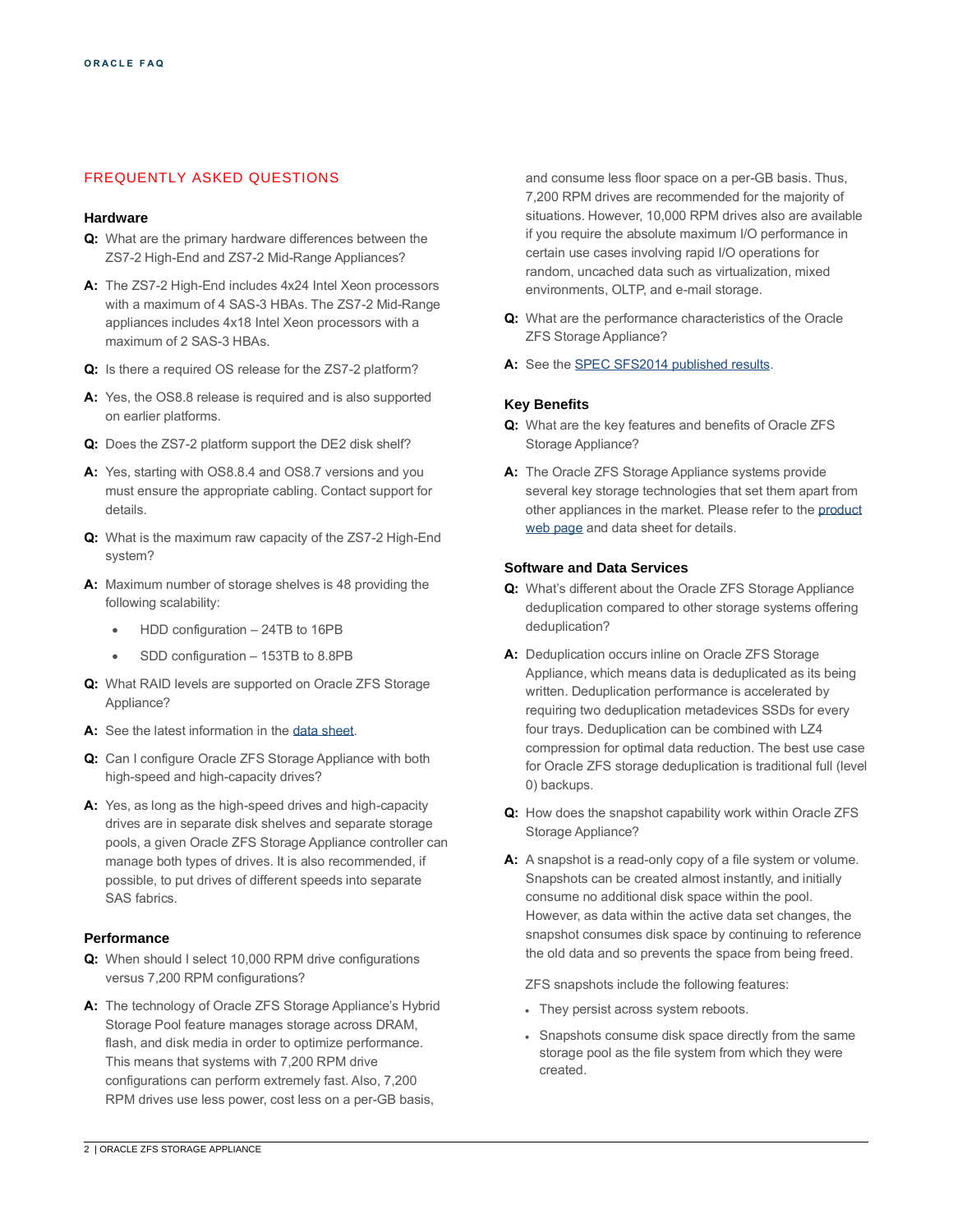- Recursive snapshots are created quickly as one atomic operation. The snapshots are created together (all at once) or not created at all.
- The benefit of atomic snapshot operations is a crash consistent snapshot that is always taken at a consistent time, even across descendent file systems.
- Snapshots of volumes cannot be accessed directly, but they can be cloned, backed up, rolled back to, and so on.
- **Q:** Can a LUN or share be restored to a state from a previous point in time?
- **A:** Yes, you can restore a share or LUN snapshot to any previous point in time. Snapshots can be taken manually or scheduled to occur on an ongoing basis.
- **Q:** Can shares or LUNs be expanded after initial creation?
- **A:** Yes, you can add new disks to an existing pool, and then the existing shares and LUNs in that pool are able to use the additional capacity.
- **Q:** Is user quota management possible on an appliance?
- **A:** Yes, you can assign quotas to individual users or to groups. This can be accomplished via the browser-based user interface (BUI), via the command-line interface (CLI), or via workflows.
- **Q:** Do the software features of Oracle ZFS Storage Appliance need to be ordered separately?
- **A:** With the exception of the Oracle ZFS Storage Appliance Replication feature, Oracle ZFS Storage Appliance encryption capability, and Oracle ZFS Storage Appliance Cloning feature, all other features are included with the price of Oracle ZFS Storage Appliance.

## **Networking**

- **Q:** What networking options and protocols are available?
- **Q:** Networking options include 25GbE, 40GbE, 10GbE Base-T, 10GbE Optical, QDR InfiniBand HCA, and 32Gb FC HBA. For more details including supported protocols, see th[e data sheet.](https://www.oracle.com/a/ocom/docs/zs7-2-datasheet.pdf)
- **Q:** Are both VLANs and link aggregation supported?
- **A:** Yes, VLANs (IEEE 802.1Q) and LACP (IEEE 802.3ad) are supported.

## **Security**

**Q:** How secure is Oracle ZFS Storage Appliance encryption?

- **A:** Highly secure. It's based on a high-availability two-tier Advanced Encryption Standard (AES) 128/192/256-bit encryption architecture. The first tier encrypts the data stored on an appliance, and the second tier encrypts those encryption keys with another encryption layer called the key wrapper keys, which are stored in the key store of the key manager. AES 256-bit encryption is the most secure encryption available.
- **Q:** Do I have to encrypt the whole storage system or can I encrypt just certain volumes?
- **A:** You can encrypt an entire storage pool, certain volumes, such as projects shares, or LUNs. This flexibility allows you to better manage your sensitive and nonsensitive data within the same storage systems with better granularity, security, and controls. You can find more information on Oracle ZFS Storage Appliance Encryption in these blogs: ["ZFS Data Encryption…Secure, Flexible, and Cost-](https://blogs.oracle.com/Wonders-of-ZFS-Storage/entry/zfs_data_encryption_secure_flexible)[Effective"](https://blogs.oracle.com/Wonders-of-ZFS-Storage/entry/zfs_data_encryption_secure_flexible) and ["Data Encryption…Software vs Hardware.](https://blogs.oracle.com/Wonders-of-ZFS-Storage/entry/data_encryption_software_vs_hardware)"
- **Q:** What's the key management system for Oracle ZFS Storage Appliance encryption?
- **A:** You can use local ZFS key management or centralized key management, such Oracle Key Manager.
- **Q:** What ZFS storage systems use Oracle ZFS Storage Appliance encryption?
- **A:** The Oracle ZFS Storage Appliance encryption capability is supported starting with the Oracle ZFS Storage ZS3-4 up to the Oracle ZFS Storage ZS7-2. Use the latest OS version for best results.
- **Q:** How is Oracle ZFS Storage Appliance encryption licensed?
- **A:** One license per ZFS controller. This license also includes integrated local key management.

### **Data Migration and Replication**

- **Q:** Are data migration services and tools available to assist my move to Oracle ZFS Storage Appliance?
- **A:** Yes, there are two options. Using the Shadow Migration feature included with Oracle ZFS Storage Appliance, you can migrate your own data from any NFS system (EMC, NetApp, and so on). Alternatively, Oracle is able to assist you with custom migration. Call 1-800-Oracle1 or contact your Oracle sales representative for more information.
- **Q:** How do I do remote replication with Oracle ZFS Storage Appliance?
- **A:** Oracle ZFS Storage Appliance offers snapshot-based asynchronous replication software with its intelligent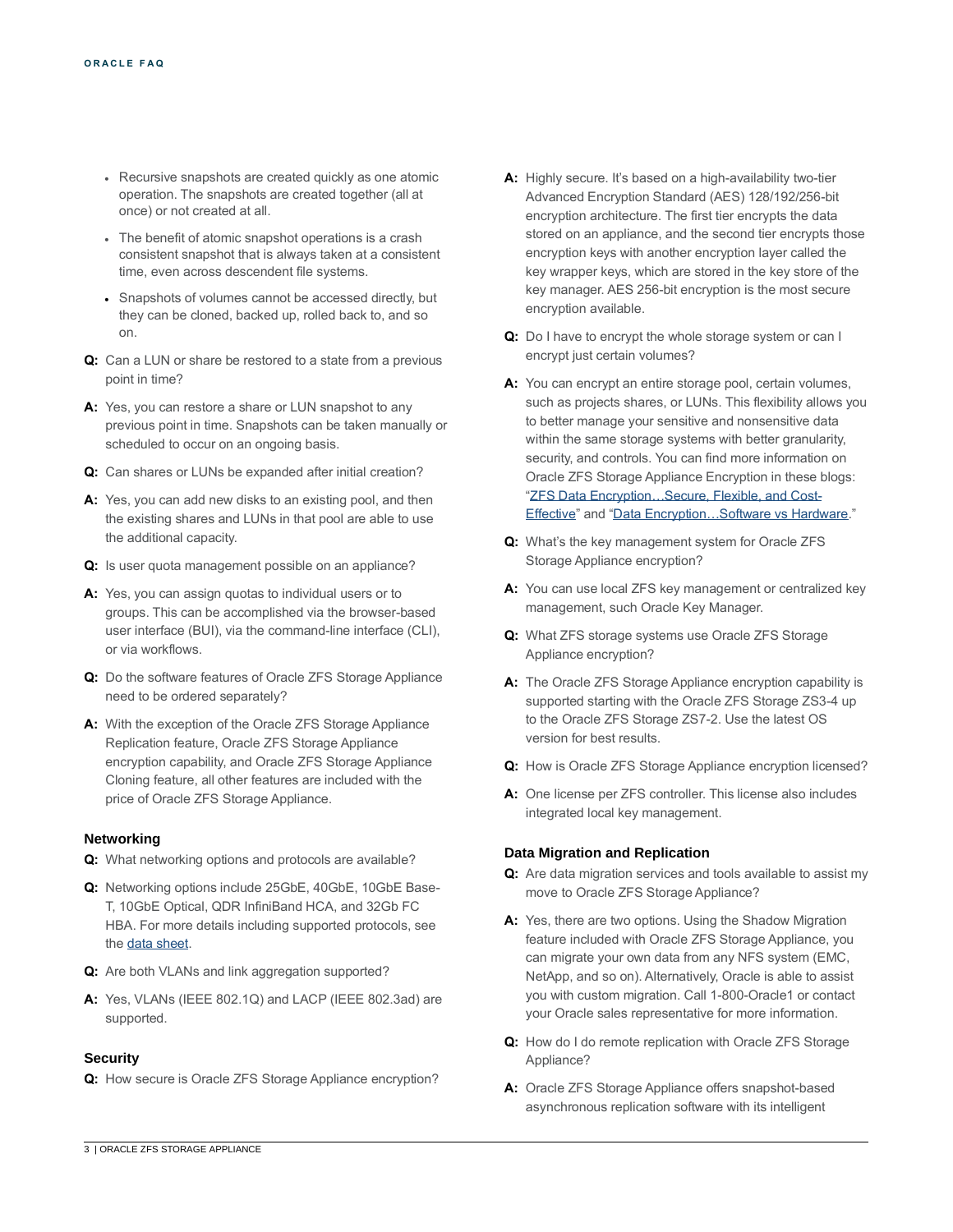replication compression feature that dynamically autotunes itself to changing network speeds and system workloads for optimum efficiency and performance, which increases effective throughput and reduces WAN costs.

It is capacity-independent and licensed per active ZFS controller.

- **Q:** How can I "seed" or do my first full replica offline to save time and WAN costs?
- **A:** Oracle ZFS Storage Appliance allows you to do it two ways. You can do a copy to another Oracle ZFS Storage Appliance locally, and then ship that appliance to a remote site, or you can do a replication "offline" to an existing remote site by using an NFS server (or disk set) as a physical transport medium. Incremental replications can then be done over the WAN.

## **Oracle Database Integration**

- **Q:** Is there a licensing requirement to store data compressed by Oracle's Hybrid Columnar Compression, a feature of Oracle Database in Oracle ZFS Storage Appliance?
- **A:** There is no need to license the advanced compression option, nor is there anything extra to license on Oracle ZFS Storage Appliance. You must be running Oracle Database 11.2.0.3, or later, Enterprise Edition in order to use Hybrid Columnar Compression, the feature of Oracle Database.
- **Q:** Is there a way to estimate the storage savings for Oracle's Hybrid Columnar Compression, a feature of Oracle Database?
- **A:** Yes, Oracle's Compression Advisor feature, which is included in Oracle Database 11*g* Release 2, can be used to estimate storage savings resulting from Oracle's Hybrid Columnar Compression. Note that the version of Compression Advisor that is available for download from Oracle Technology Network is **not** able to estimate storage savings resulting from Oracle's Hybrid Columnar Compression. It can be used only to estimate storage savings for OLTP table compression and BASIC table compression.
- **Q:** Is there a specific Oracle ZFS Storage Appliance software version to support Oracle's Hybrid Columnar Compression?
- **A:** No, but it is recommended that the latest offering be installed.
- **Q:** Where can users download the Oracle ZFS Storage Appliance software and the available?

### A: Visit thi[s download page.](http://www.oracle.com/technetwork/server-storage/sun-unified-storage/downloads/index.html)

- **Q:** Can Oracle Enterprise Manager be used to monitor Oracle ZFS Storage Appliance?
- **A:** Yes, the Oracle Enterprise Manager Plug-in for Oracle ZFS Storage Appliance connects Oracle ZFS Storage Appliance with Oracle Enterprise Manager to allow for n-way views of all appliances in the infrastructure.
- **Q:** Do I also need Oracle Enterprise Manager Ops Center to monitor Oracle ZFS Storage Appliance?
- **A:** No. While there is support for Oracle ZFS Storage Appliance in Oracle Enterprise Manager Ops Center, it is optional management software that is available for streamlining multisystem management.
- **Q:** How does Oracle Enterprise Manager enable self-service storage?
- **A:** The plugin now provides the ability to provision file systems and LUNs on Oracle ZFS Storage Appliance through Oracle Enterprise Manager. The storage administrator also can allow users to access this capability with their own logins to provision a project they have permissions to edit. Therefore, the storage administrator can create a project, assign a user and role with limited rights to the project, and share these permissions with users to allow them to selfadminister their allocated storage through Oracle Enterprise Manager.
- **Q:** Where can I find documentation for Oracle Enterprise Manager Plug-in for Oracle ZFS Storage Appliance?
- **A:** Documentation can be foun[d online.](https://www.oracle.com/storage/nas/em-plug-in/index.html)
- **Q:** Does the plugin work with all types of storage?
- **A:** No. This plugin is for Oracle ZFS Storage Appliance only. Other storage devices need their own plugin to integrate with Oracle Enterprise Manager.
- **Q:** What is the cost of Oracle Enterprise Manager Plug-in for Oracle ZFS Storage Appliance?
- **A:** There is no additional cost for the plugin. The software is [available for download](http://www.oracle.com/technetwork/oem/grid-control/downloads/zfs-storage-plugin-487867.html) for any registered oracle.com user.
- **Q:** Does Oracle ZFS Storage Appliance have a programming API?
- **A:** Oracle ZFS Storage Appliance supports a full-featured RESTful management API, which is ideal for public and private cloud orchestration.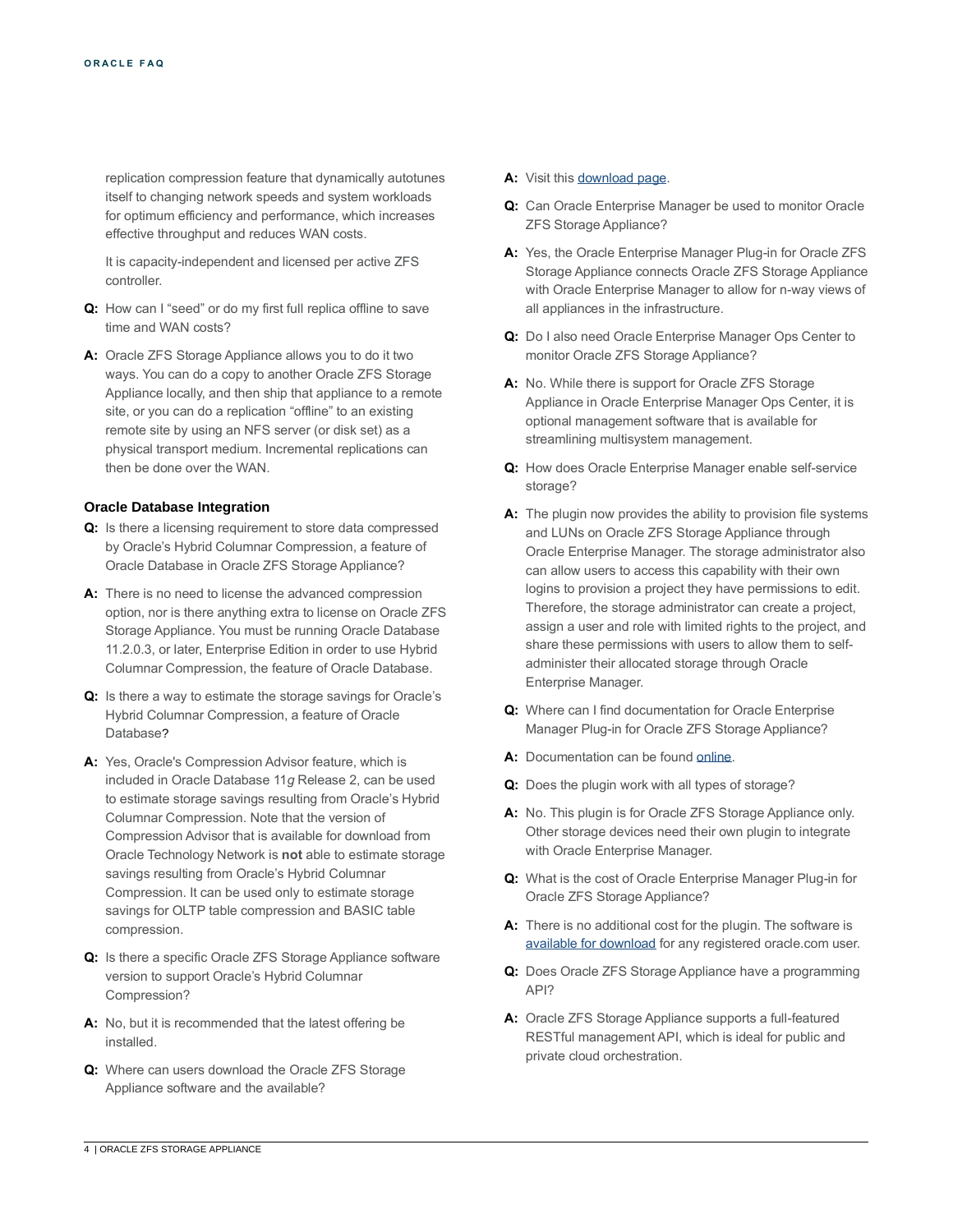### **Media and Entertainment**

- **Q:** What benefits does Oracle ZFS Storage Appliance present for media and entertainment customers?
- **A:** From ingestion, postproduction, supporting massive render farms, and broadcasting to archiving rich media assets, Oracle ZFS Storage Appliance presents compelling technical advantages at an attractive price point for media and entertainment customers by providing Hybrid Storage Pool technology for high streaming performance, a massive number of CPU cores with a symmetric multiprocessing OS for large render farm support, and adjustable record sizes for efficiently handling large 2 K and 4 K media files.
- **Q:** Where can I learn more about how Oracle ZFS Storage Appliance is ideally suited for media and entertainment workloads?
- **A:** Download th[e solution brief](http://www.oracle.com/us/solutions/sb-zfs-media-workloads-2510980.pdf) about Oracle ZFS Storage Appliance for media and entertainment workloads.

## **Oracle Cloud Integration**

- **Q:** Does Oracle ZFS Storage Appliance integrate with Oracle's Cloud for storing data?
- **A:** Yes, OS8.8 includes a cloud snapshot feature that allows you to migrate data to OCI's object storage. You can migrate both full and incremental cloud snapshot backups to both the standard or archive tiers. For more information, see [Configuring Cloud Backup.](https://docs.oracle.com/cd/F13758_01/html/F13769/gubav.html#scrolltoc)

## **Specifications and Documentation**

- **Q:** What are the specifications, including environmental?
- **A:** Please refer to th[e data sheet.](https://www.oracle.com/a/ocom/docs/zs7-2-datasheet.pdf)
- **Q:** Where can I find the official end-user documentation for Oracle ZFS Storage Appliance?
- **A:** You can find it on th[e documentation web page.](https://docs.oracle.com/en/storage/)
- **Q:** Where can I find more information about Oracle ZFS Storage Appliance?
- **A:** You can contact your Oracle sales representative directly or call 1-800-Oracle1. For more information about Oracle ZFS Storage Appliance, visit thi[s web page.](http://www.oracle.com/us/products/servers-storage/storage/nas/overview/index.html)
- **Q:** Are any customer training courses available?
- **A:** Yes, training is available through Oracle University. Contact your Oracle sales representative directly or call 1-800-Oracle1 for information.
- **Q:** Is there a way to try out the Oracle ZFS Storage Appliance features without having to buy a system?
- **A:** Yes, you can get a feel for the appliance features and BUI by downloading th[e simulator.](http://www.oracle.com/technetwork/server-storage/sun-unified-storage/downloads/sun-simulator-1368816.html)
- **Q:** Where can I learn more about use cases involving Oracle ZFS Storage Appliance?
- **A:** Use thi[s link](https://www.oracle.com/storage/nas/resources.html) and scroll down to the Solutions section.

### **Product Warranty, Sales and Support**

- **Q:** What is the hardware warranty?
- **A:** The hardware warranty is one year with second business day hardware service response. See the [complete terms.](http://www.oracle.com/support/collateral/oracle-hardware-warranty.pdf)

As with all product warranties, this warranty is designed to offer consumers basic recourse if a product defect is discovered. For more complete support, you should purchase the recommended support coverage at the point of product purchase to gain access to the services and resources you need and to avoid potential reinstatement fees down the road.

- **Q:** What is the recommended support for Oracle ZFS Storage Appliance systems?
- **A:** For all storage systems being used in critical production and test environments, Oracle recommends Oracle Premier Support for Systems. This service provides the support, firmware updates, and proactive support tools you need to work efficiently, to minimize business risk, and to get the most from your investment. Features include access to 24/7 support and online resources as well as 24/7 hardware service coverage with rapid onsite response. For more information on Oracle Premier Support for Systems, visit thi[s web page.](http://www.oracle.com/us/support/systems/premier/061681.pdf)
- **Q:** How do I purchase this product?
- **A:** Contact your Oracle sales representative or an authorized Oracle partner.